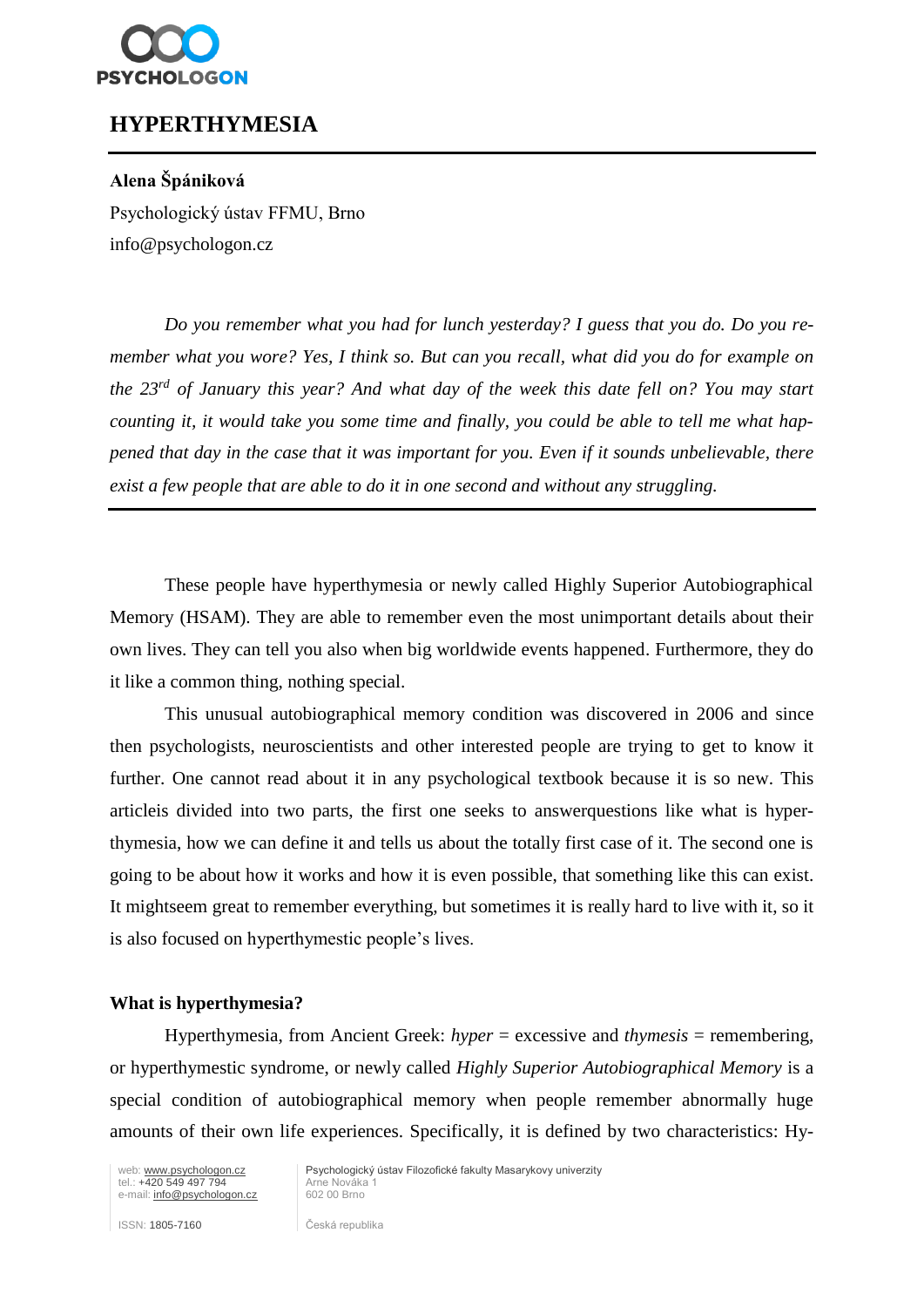perthymesiacs display an extraordinary ability to remember and recall events from their own lives and what is really important is that they spend a lot of time thinking about their past (Parker, Cahill & McGaugh, 2006). It is as if they live one life in present while in their minds is running another one in past.

#### **The first case: AJ – Jill Price**

In 2000, AJ, an American school administrator, found herself in a circle of recalling every single detail of her own life. She was really desperate that nobody could have understand her condition so she contacted James McGaugh, a researcher from the University of California Irvine. He decided to take this case and started with solving this mystery of her memory together with his colleagues Elizabeth Parker and Larry Cahill. AJ herself called her condition as "non-stop, uncontrollable and totally exhausting" and as "a burden" of which she was both warden and victim (Marshall, 2008). So they started to test her about her memory.

If they gave a date to her, she was able to recall which day of the week it was and what was going on without any mnemonic system. She went through five year long examination of every type of her memory. It is a lot known about impaired memory or amnestic syndrome but really little about superior memory. There exist people who are able to remember relatively meaningless information with strategies acquired through practice, for example street maps of entire cities, pi out to 22,514 decimal places and so on.

In the contrary, AJ did not use any strategies to remember better. As one could expect that her memory helped her in school he would be wrong. She was not able to use it there and she was really bad in memorization. How she told to researchers repeatedly, her memory was not strategic but automatic (Parker, Cahill & McGaugh, 2006).

McGaugh's team focused deeply on everything not only on her superior memory ability. They got to know that it all started when she was eight and her family moved from the east coast to the west. From that moment she was trying to organize her memories to not forget about her old life. She said she was traumatized by the moving away. In the age of 10 she began keeping a diary until she was 34. The diaries were used for verifying information in testing her memory. She said that writing things down helped her not to have everything still in mind and then she felt better. The detailed memory made her firstly aware of when she was 12. From the age of 12 to 14 she remembers a lot but not everything (Parker, Cahill & McGaugh, 2006). Afterwards, she stated: **"Starting on February 5th, 1980, I remember everything. That was a Tuesday."** (Shafy, 2008).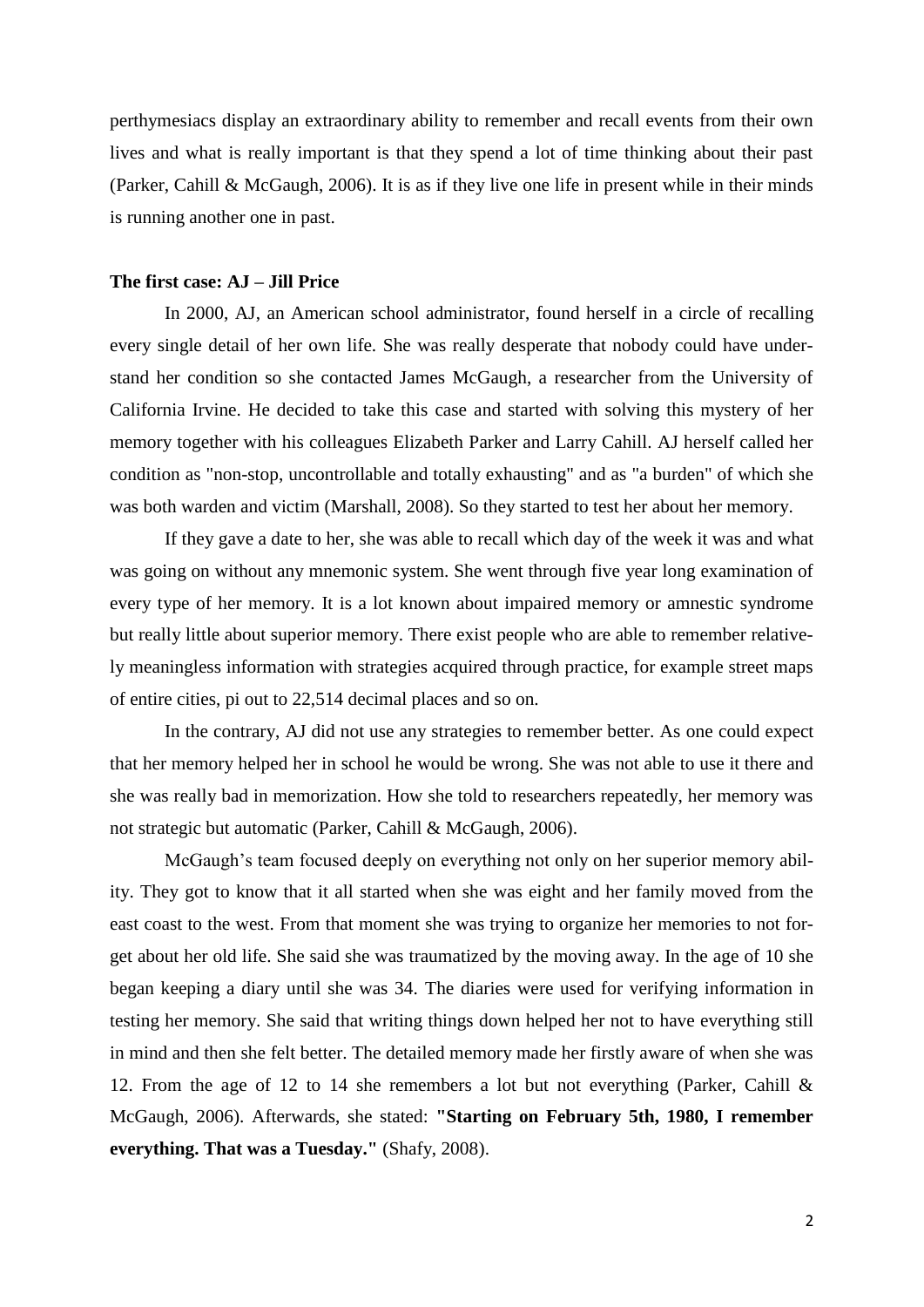Really interesting is that when she recalls her memories they are coming back with the same emotional charge and vividness that were there when they happened like she actually relived the same situation. Furthermore, she remembers, of course, the negative memories, too. The worst memory for her is when her husband died and she still recalls it with the same strong sadness and helplessness. Thelooking for memories is not conscious. One memory triggers another, then another. They work for each other automatically like cues. (Parker, Cahill & McGaugh, 2006).

AJ was tested for dates always without pre-warning so she could not have tried to remember. Unbelievably, when she was examined for the dates of Easter in the last 24 years, she was able to recall every of them correctly and to tell what she had been doing (Marshall, 2008). She also has great memory for public events - to recall an event when given adate, and a date when given an event.

Even if it looks like AJ remembers everything, her memory is still somehow selective, because she does not remember specific events from aninterview the month before (e.g. colour of clothes that the researcher wore). Furthermore, in the standard memory tests she was in range from perfect to below average. Her IQ is in average and she has deficits in executive functions involving abstraction, self-generated organization and mental control (Parker, Cahill & McGaugh, 2006), which in itself may be responsible for her hyperthymesia.

Because AJ was the really first case of her condition, some of the other researchers showed a scepticism, that it is only well-practised skill and so on, but nowadays when is more and more known about hyperthymesia, the awareness of it is getting better. AJ sees every present stimuli as a cue, normally it is called episodic retrieval mode and it is common but in AJ's case it works nonstop – it happens when regions in the right and left prefrontal cortex and anterior cingulate gyrus are activated – however, AJ cannot turn it off as normal individuals.

AJ might have a variant of a neurodevelopmental, frontostriatal disorder causing her at a risk of hyperthymesia.It can include autism, OCD, ADHD, Tourette's syndrome and schizophrenia. AJ has any of these disorders but shows some of their symptoms, especially obsessive-compulsive acts (Parker, Cahill & McGaugh, 2006).

*Would you like to know more, how it is possible and how does it work? How it can be to live with the memory condition like this? Read in the second part of this article, which is going to be published next week.*